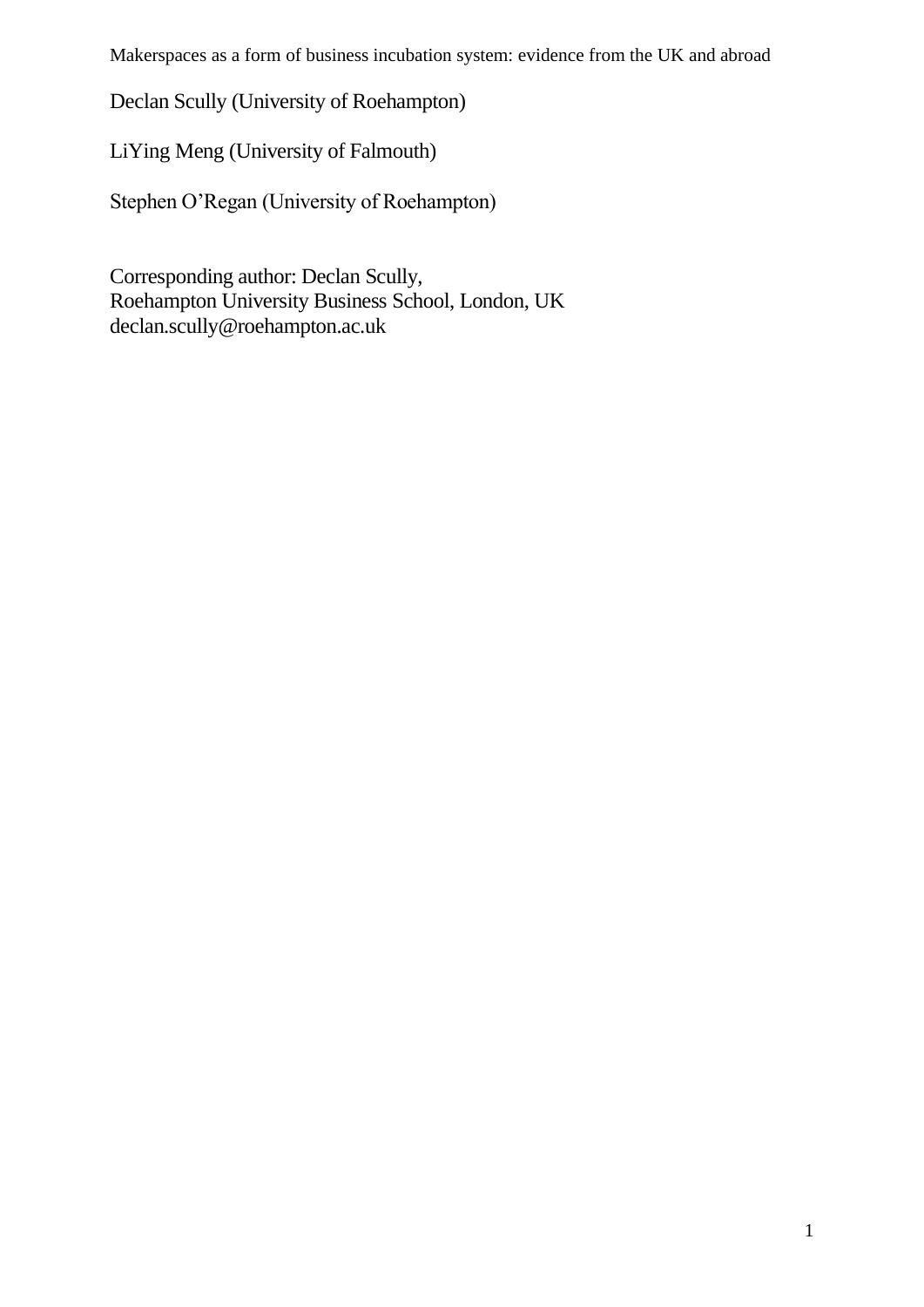Makerspaces as a form of business incubation system: evidence from the UK and abroad

#### **Abstract**

It is well documented in entrepreneurial research that new businesses face considerable difficulties in getting established and statistically are unlikely to survive. It is against this backdrop that a wide range of incubation services aimed at improving survival possibilities have been created and offered to new businesses. Although many of these models have received some consideration in the academic literature, makerspaces have not received a proportionate amount of academic interest. This paper seeks to investigate the manner in which incubation services are offered to new businesses by makerspaces. The methodology utilised includes a systematic literature review and an open-access database made up of data on makerspaces operating within the United Kingdom. A convenience sample of both corporate and traditional makerspaces was also used. The paper identifies considerable over-lap between makerspaces and more established models of incubation support. However it is clear that although corporate supported makerspaces provide extensive, integrated incubation support, this is not true in the case of more traditional makerspaces where the communitarian ethos remains dominant.

Track: [Business Support, Policy and Practice.](http://isbe.org.uk/isbe2017/conference-tracks/business-support/)

Keywords Makerspace, Entrepreneurs, Incubation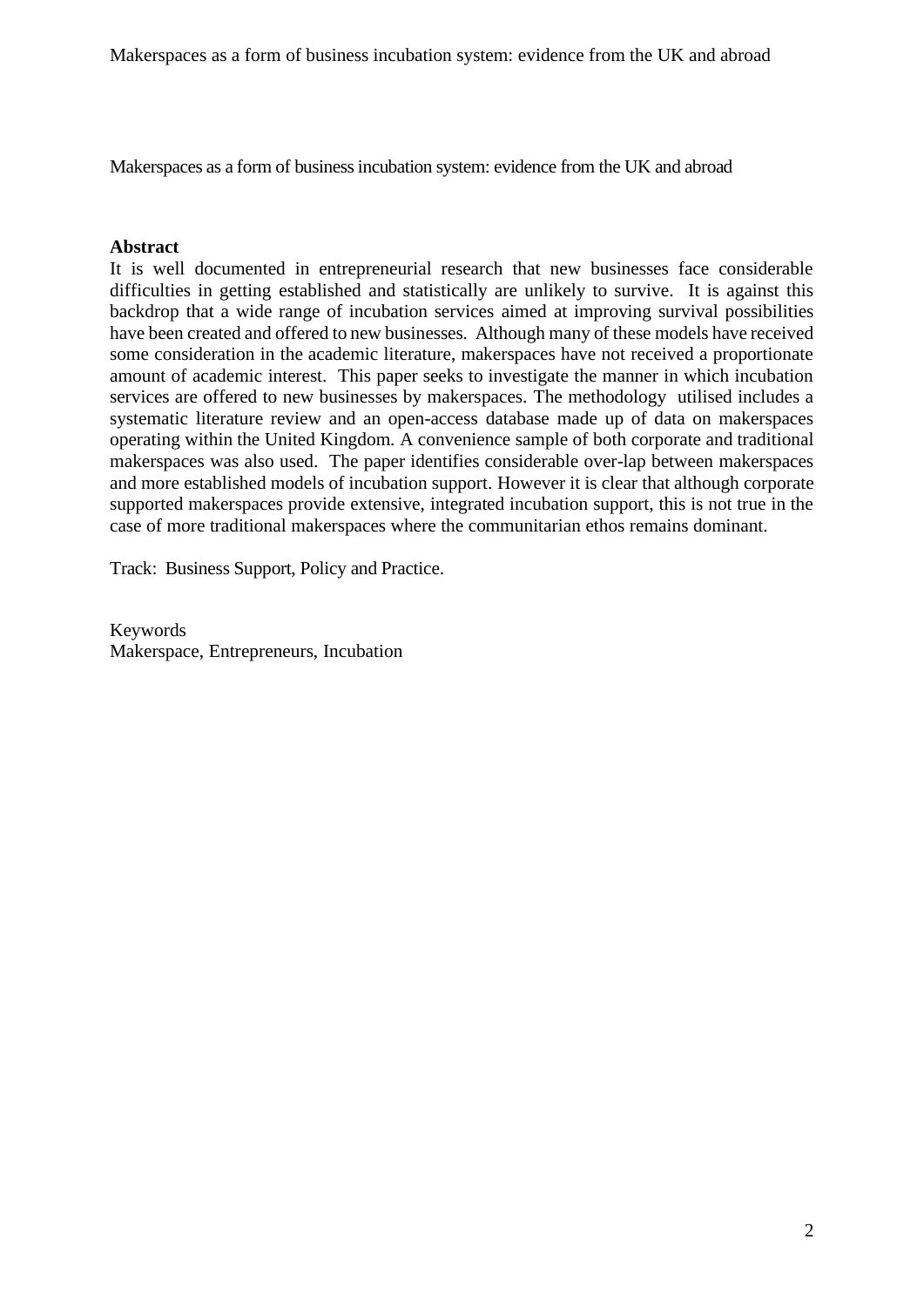### **1** Introduction and Literature Review

The establishment of a dynamic and prospering small enterprise sector is seen by policyholders as essential for the economic development of countries (Audretsch, 2002). Consistent evidence from many developed economies, does however, point to the many practical obstacles and challenges facing nascent entrepreneurs and their fledgling businesses. An extremely high level of business failure is unfortunately a characteristic of this sector and numerous authors have pointed to the need for aspiring entrepreneurs to be given greater access to resources during the crucial early stages of their ventures in order to overcome these obstacles ( Belso-Martinez et al., 2013; Honjo, 2000). In response to this need, various forms of incubation services have been made available to businesses (Bruneels, 2012). Some of the earliest initiatives were seen in the creation of the Stanford Research Park, California, established in 1951 and the Industrial Center of Batavia, New York, an incubator established in 1959. Globally, there are currently in excess of 7,000 incubator programs worldwide, one third of which are technology-oriented (Joshi and Apoorva, 2015, referring to NBIA data).

Bruneels (2012) traces the evolution of incubators from the 1980s when they first became commonplace in western economies. The first phase of incubators were typified as having the predominant aim of providing office space as a means of assisting agglomeration (Adkins, 2002). At around this time there was also seen the expansion of Science Parks (Smith and Zhang, 2012. According to Bruneels (2012), it was not until the 1990s that there was a widespread expansion of services away from purely one of accommodation to include intangible services in the form of in-house business support services. Additionally, it was also during this period that incubation services oriented towards assisting technology-based startups became more prevalent. Bruneels (2012) categorises these as a third generation of incubator. More recently, Pauwels et al (2016) identifies accelerators, in which the incubated firm will participate in a relatively short-term (typically thirteen weeks), boot-camp type environment aimed at rapid maturation of the business, as a new form of incubation system. Additionally, other forms of incubator, such as the virtual incubators (Nowack and Grantham, 2000) which do not have a physical location have also emerged over the past ten or so years. It is against this backdrop that makerspaces need to be considered as a form of incubation

Over the past decade, makerspaces have emerged as a global phenomenon with most developed countries having makerspaces. Makerspaces can traced back to the Center for Bits and Atoms at MIT which was established in 2001and the FABLAB movement (Gershenfeld, 2005, 2012), closely associated with its founder, Prof. Neil Gershenfeld of MIT, has grown to more than one thousand entities by 2018. Makerspaces sit alongside a general maker movement which has emerged in recent years and has been facilitated by the emergence of new technologies such as 3D printers, sharing of information and know-how by means of the internet and the creation of maker-faires as a venue for makers to offer their wares to the wider public (Hargadon and Sutton, 2000).  A generally accepted definition of makerspaces is lacking but it is possible to define makerspaces as organisations that aim to foster the making of objects by providing specific services focusing on the provision of not only equipment but also education and general support. There is a strong communitarian ethos within many makerspaces in which social improvement within their communities, especially to the disenfranchised and in support of sustainability are a common aim (Kohtala, 2017). In providing their services, makerspaces constitute a resource which is potentially available to fledging businesses. They are fundamentally places in which collaboration takes place between individuals and other participants in the makerspace.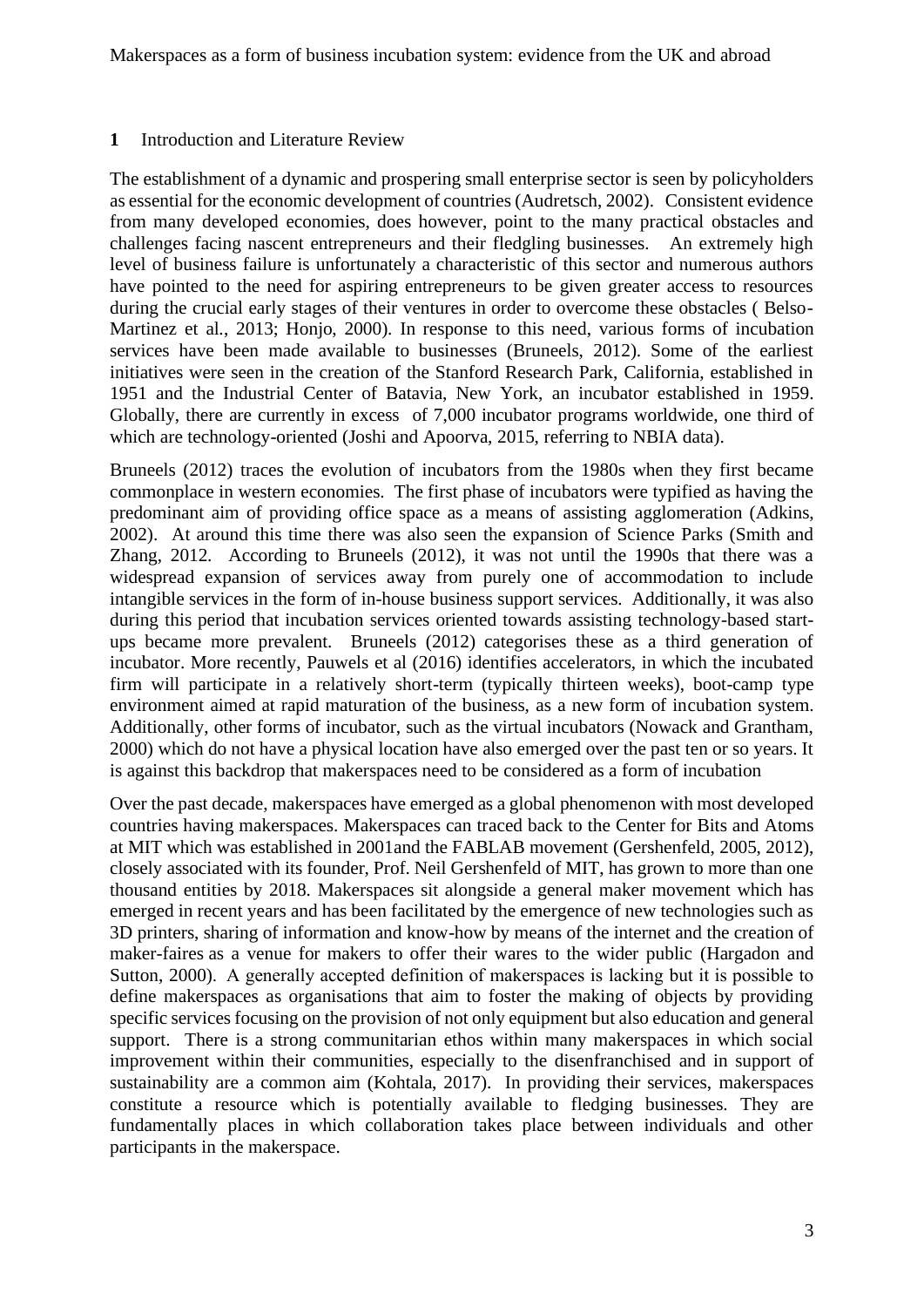Extant literature on Makerspaces is located in several domains: articles can be found in journals devoted to library studies (de Boer, 2015) or to education (Kjällander, 2018) both of which reflect the presence and activities of Makerspaces, but within the literature devoted to business relatively little has been published. The opening premise from which this article proceeds is the following: Makerspaces, as a form of incubation, has not received sufficient consideration within academic literature devoted to the growth of businesses. A preparatory literature review discovered an example of a paper which encapsulates the current viewpoint towards makerspaces in the business literature. When *Technovation*, a leading academic journal devoted to technology and innovation, published a systematic review of the literature on technology-based incubation in 2016, its authors (Mian et al., 2016) operationalised incubation to include the following types of institutional support: science parks, technology incubators, innovation centres and accelerators. Makerspaces were not specifically included. In the last ten years or so, there has been a rapid growth in the creation of makerspaces. This has created a great diversity in terms of their aims and objectives. Recently, there has been seen the emergence of corporate interest in makerspaces. This article will review existing makerspace models with a specific focus on their incubation support

#### **2. Research approach**

Since the objective of this article is to compare makerspaces with other forms of incubation, existing archetypes of incubation are identified. They are treated as the unit of analysis. In order to ascertain the types of entity in existence which provide these services a systematic literature review was carried out using a protocol and following best practice (Tranfield et al, 2003). This included the creation of specific search terms, the identification of relevant journal articles where the dominant theme included examination of forms of incubation and the removal of irrelevant or insignificant literature. Additionally, relevant websites of key stakeholders such as governmental departments – both national and regional – were also checked. Interviews were conducted with active participants of FabLabs, site visits were made and the author participated at a major international conference on makerspaces at Toulouse in July 2018. Archival data from the websites of makerspaces was also utilized based on a convenience sample of five makerspaces which were chosen on the basis that they represented a crosssection of the types currently in existence. Corporate makerspaces organized and managed by Airbus and Barclays, a makerspace focusing on high technology based in Toulouse (Artilect) as well as two grass-roots makerspaces were researched, one in Manchester (MadLab) and another in Zagreb (FabLab Zagreb). Finally, data drawn from an open dataset (NESTA, 2016) compiled on behalf of a British innovation charity, NESTA during 2014- 2015 were examined. The data, based on a survey, interviews and desk-research, sets out information on 97 makerspaces operating within the United Kingdom. The identified data was analysed using a multiple case-study process (Eisenhardt,1989) of cross-case analysis in which dimensions and categories are initially identified followed by a process of identifying similarities and differences at the inter-case level.

The second stage of the analysis was to employ the design perspective proposed by Zott and Amit (2010) as a theoretical lens for identifying the primary design parameters of the different forms of incubation provider: this approach was adopted, in a similar manner by Pauwels et al., (2016) to analyse accelerators; for this article, it was applied on a wider basis to compare makerspaces with other forms of incubation. In recent years, the study of business model innovation has attracted considerable amounts of academic interest. Business models are seen as a form of architecture (Dubosson-Torbay et al, 2002) which can be used as a means of explaining the manner in which value is created and captured at an organisational level (Amit and Zott, 2001). Accordingly, business models can be seen as embracing ta range of activities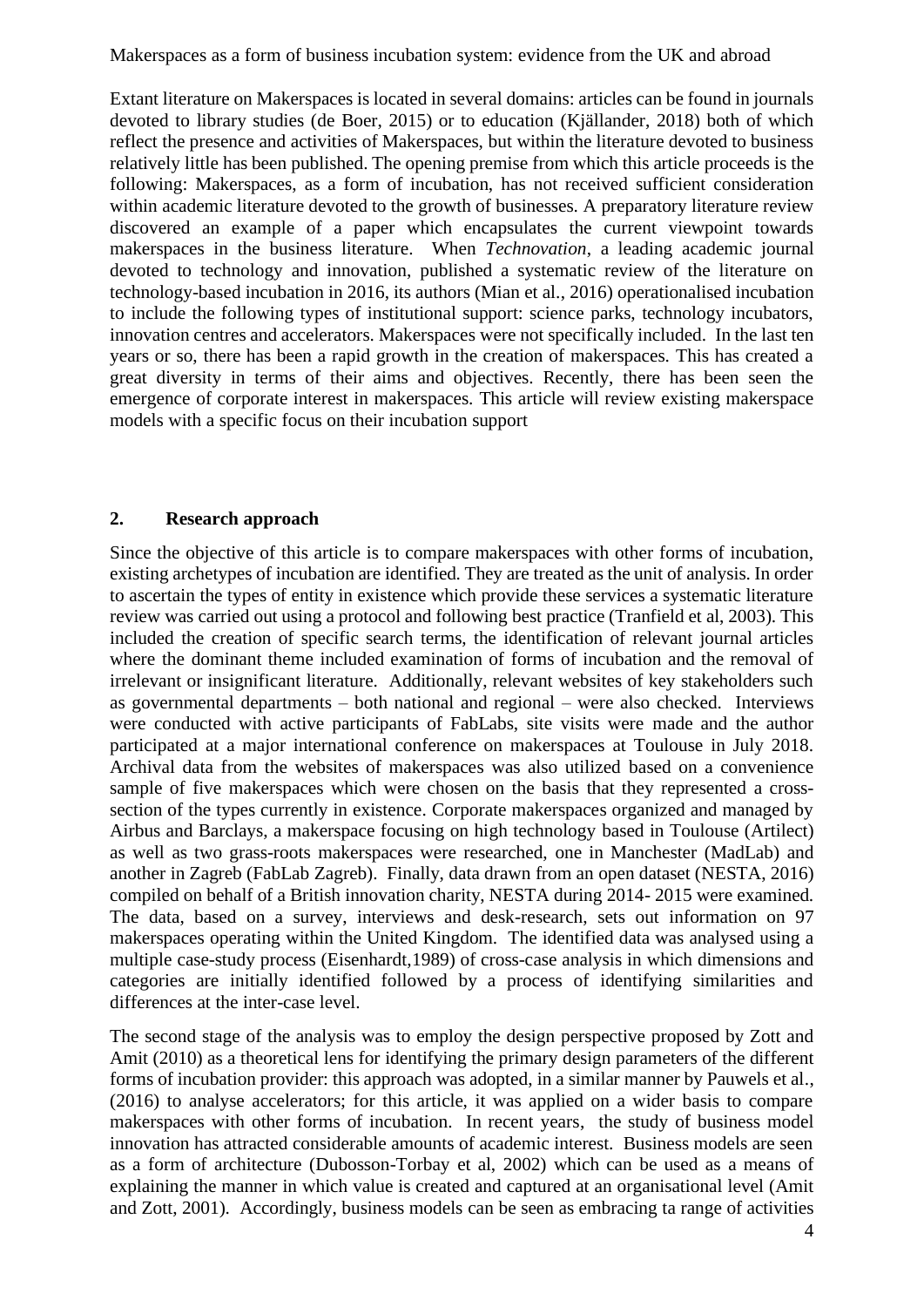undertaken by the entity, in a holistic manner, which is depicted as the "heuristic logic" (Chesbrough and Rosenbloom, 2002 p.529) of the entity. Using a business model perspective is particularly appropriate for examining incubation providers since it allows us to identify common themes that are orchestrated across a range of business models. Zott and Amit (2010) advocate that in analysing business models it is necessary to focus on the design elements which represent the activity system.

=====================

Table 1 about here

=====================

#### **3. Findings and analysis**

The data was grouped into five categories to provide distinct elements which are common among existing models of incubation. The four categories are: (1) Offering package; (2) Access; (3) Funding(4) External Relations and (5) Governance. Each will be considered in turn. Data from the five makerspaces which were specifically researched is set out in Table 1. The design elements are applied to these makerspaces and the reported data can be found in Table 2.

============

Table 2 about here

#### **3.1 Offering package**

A wide range of services are offered through incubation. Traditional models of incubation focused on traditional business support services and progressed to offer more intangible services such as general business advisory services (Mian, 1996). It is also the case that business support may embrace other forms of support (Mian, 1996; Aernoudt, 2004). Incubators also have an intermediary role in connecting incubatees to other organizations through their external network (Bergek and Norrman, 2008: 24-5).

==================================================================

As incubation services have become more specialised, especially in the context of Universityfocussed incubators and Science Parks, the diffusion of specialised knowledge as well as technical support have become more prevalent (Bruneels et al., 2012: 111). The availability of support services varies: science parks typically do not provide extensive support services in the same way that conventional incubators might (NESTA, 2008). Another important area of resourcing provided by incubation providers is access to the benefits of networks (Schwartz and Hornych, 2010). The value of networks comes in the form of access to knowledge and to connections to parties who would otherwise not be connected. Other services which are offered by incubation providers which are designed to assist tenants include activities designed to enhance social capital : this is a core activity for all incubation providers. The provision of technical lab equipment is another core activity (Crittenden & Woodside, 2006; Mian, 1996). All of the makerspaces which were investigated offered a range of equipment together with training. Alongside the provision of services such as access to laboratory equipment, more specialised legal advisory services connected with not only intellectual property but also relating to connected matters such as patenting and licensing agreements have become more prevalent. However, there was no specific evidence that these types of services were commonly available in makerspaces. An exception to this is the Eagle Lab network which has been set up by Barclays Bank in the UK. Within this network, participants at the labs are offered access to a wide range of professional services, including advisory services (see Table 2).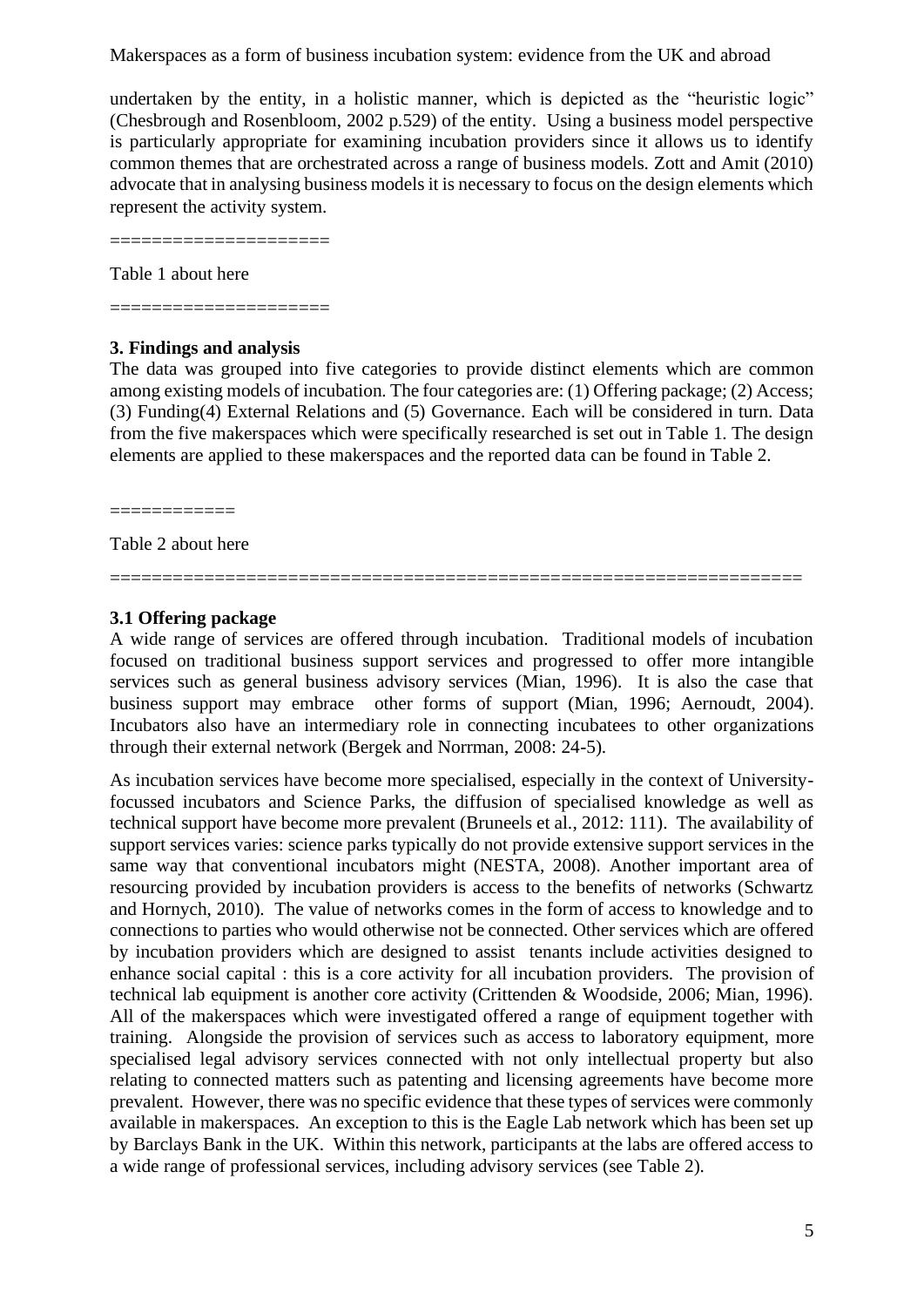The NESTA data and a literature review suggests that makerspaces offer an equally wide range of services but there is great diversity in terms of the extent of the offerings. Advisory services offered by makerspaces have an emphasis towards the provision of technical support services: these will often take the form of technicians assisting users to operate specialist machinery. In terms of more mainstream advisory services, such as guidance on business creation or on the production of business plans, it is less frequently offered. However, a particular area of business support which is of specific benefit to nascent entrepreneurs, is the assistance offered by makerspaces in the production of prototypes. Birtchnell et (2017) report on the Berlin FabLab where 80% of SMES use their facilities for rapid prototyping. Airbus (see Table 2) has a specific group of makerspaces located in a number of their factories which utilize the rapid prototyping approach to aid innovation.

In the case of equipment, according to the NESTA data based on activities within British makerspaces, approximately two-thirds of them offered more than five types of tools. Additionally, digital and manual tools were commonly available. Equipment designed to facilitate digital fabrication was found in 73 per cent of the makerspaces; general tools were found in 60 per cent, general hand tools and electronics at 60 per cent and woodwork at 52 per cent. Computer equipment was found in about half of the locations. Equipment designed to facilitate more specialised work such as photography or printmaking, ceramics and sculpture were found in a smaller number of makerspaces. The most advanced makerspace which was included in our study was the Artilect makerspace in Toulouse, France. Participants were offered, in addition to the normal offering of digital fabrication equipment, a wide range of services offered by specialized Labs with full technical support (see Tables 1 and 2). In one makerspace highly specialised equipment for biotech were found in a facility based in Manchester. Makerspaces, in the majority of cases, also offered a broad range of educational services: these were found to include inductions into using specific forms of tool but a wide range of educational courses were also available in more than 90 per cent of cases. School outreach programmes were widespread with some 24 offering specialised educational programmes to Schools. Tools and equipment aren't the only things that denote a makerspace.

### **3.2. Access**

Incubation activities are performed at a wide range of physical locations and the space and the amount of space occupied by the incubated firm can vary enormously: tenants of science parks may occupy substantial areas with little or very limited common spaces with other tenants. On the other hand, tenants of incubators who occupy shared workspaces are unlikely to occupy areas of spaces which are exclusive to themselves. Common elements among incubation facilities include shared space and the opportunity to work alongside other parties facing similar challenges (Hackett and Dilts, 2004: 57; Bruneel et al., 2012: 110). More recently, virtual incubators have been created which operate without specific physical locations (Nowack, 2000). Makerspaces share the same level of diversity as other forms of incubation. In some situations, especially where there is hybrid governance, such as in libraries under local government ownership, or universities, the location will be co-located within the parent organisation (de Boer, 2015). The NESTA data for UK makerspaces showed a wide range of diversity in types of location including mobile or temporary facilities. The actual size of the makerspaces also varied enormously with an average space of 209 square metres. Within the UK, it is not common for shared space to be offered to participants in the manner offered by incubators. One exception, at least in some of their locations, are the Eagle Labs created by Barclays Bank where space is available to rent in some labs.

Access was a point of divergence among the five makerspaces which were specifically investigated. In the case of the Airbus spaces, access was restricted to their own employees. These labs were created as part of a wider ecosystem of innovation within Airbus. The principal aim of the labs was to assist in rapid prototyping of new ideas (see Tables 1 and 2). In keeping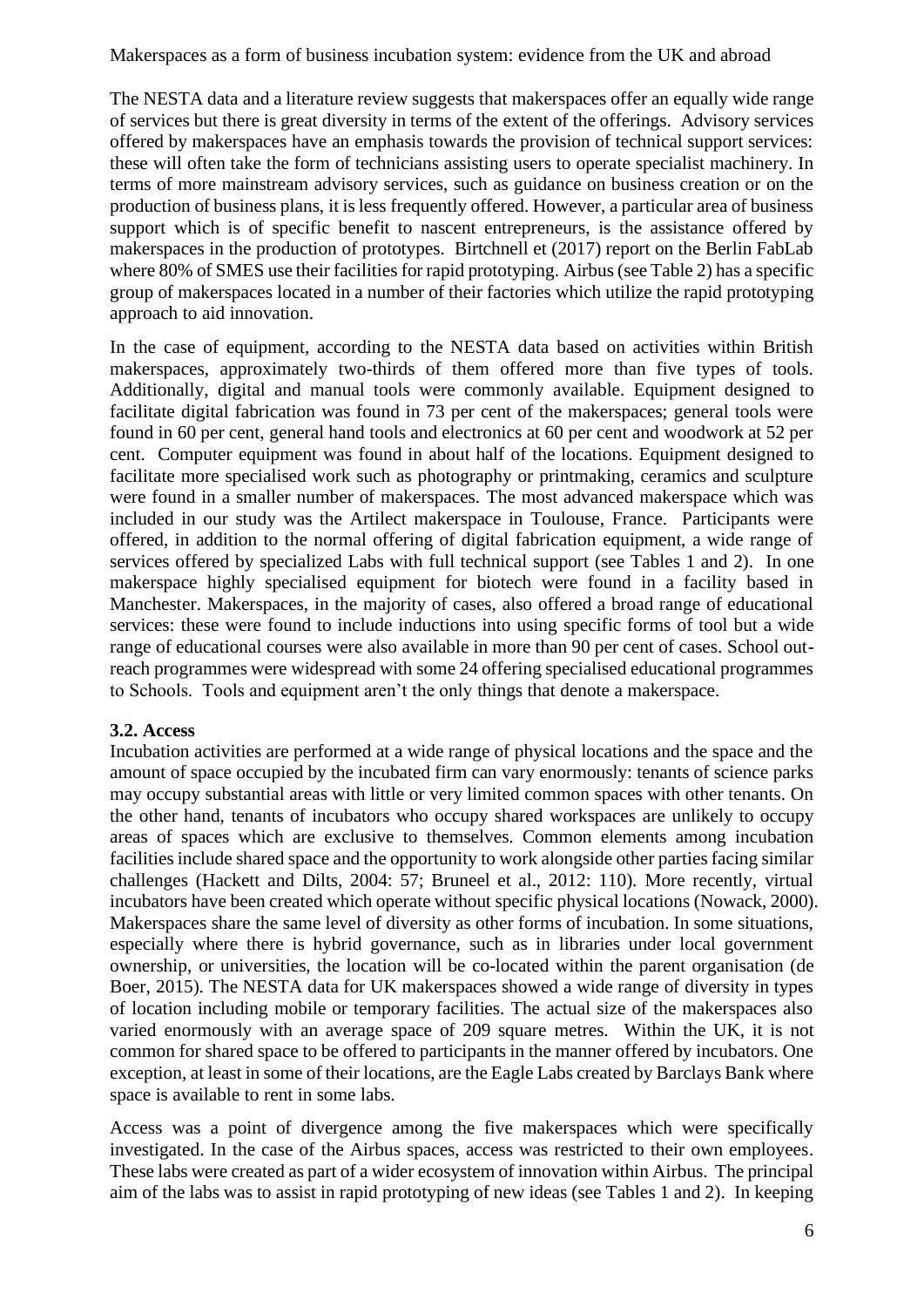with the communitarian ethos of the FabLab Charter, two of the sample (the MadLab in Manchester as well as the Zagreb FabLab (see Tables 1 and 2) were open-access and aimed to offer inclusive environments.

A reduction in the time necessary to grow a business is a key objective of incubation (Clarysse et al., 2005). The period in which a firm engages with incubation services varies considerably. In the case of advanced technological businesses located within highly specialised biotechnology incubators of the kind described by Baraldi and Ingemans (2016) the stated period is up to fifteen years. In other situations, an incubation period of between three and five years is more typical (Mian, 1997: 281; Bergek and Norman, 2008). In the case of accelerators, the time period is often considerably shorter. According to Hochberg (2015), the normal period of occupancy within an accelerator is thirteen weeks. Makerspaces do not normally limit their services to specific periods.

### **3.3 Funding**

Incubation providers are frequently collaborations between universities, industry and government (Etzkowitz, 2002). They have a wide range of organizational forms: in cases where the funding is provided by an established organization such as a university or library, control may be vested in the parent organization. In other cases, governance will be more autonomous, especially where the incubation provider is organized as a commercial venture. Over the past ten or so years there has been a sizeable increase in business models for incubation providers where revenues will be generated from for-profit activities. Among such forms of incubation, the provider cannot rely on public support to cover all of the costs associated with the provision of incubation services. Accordingly, it is necessary for revenue to be generated from commercial activities. University sponsored incubators often profit from spin-offs where profit can be generated from the shareholding held in sold-off incubated businesses (Clarysse et al, 2005) or from income generated from technology transfer activities from the exploitation of intellectual property created by incubated businesses. In another example of this profit-oriented model, accelerators will commonly require a small share-ownership to be granted to them at the outset of the program by all participants. With increased profit-orientation comes more focus on timelines for exits and performativity. In the case of science-based Incubators, such as the example of the Karolinska Institute put forward by Baraldi and Ingemans (2016), the incubated business will remain typically for between ten and fifteen years. Equally, in the case of accelerators the timeline is limited to thirteen weeks at the culmination of which the incubated firm will pitch for investment support from potential investors. There was no evidence that makerspaces sought to gain financial advantage from their participants. In the case of the Eagle Labs run by Barclays Bank, as well as the "grass-roots" makerspaces examples of MadLab Manchester and FabLab Zagreb, income came primarily from small fees charged for services but in both cases strenuous efforts were made to minimize charges or even to offer them free of charge at point of delivery. The NESTA data makes it clear that a monthly subscription model is the dominant approach within UK makerspaces.

### **3.4 External Relations**

Makerspaces within the UK were found to be overwhelmingly embedded within their local communities (NESTA, 2015). This finding was mirrored in our own research, at least in the case of the non-corporate makerspaces. In these cases, such as the MadLab in Manchester, the Zagreb FabLab and Artilect in Toulouse, strenuous efforts were made to form bonds with their local communities. These activities were generally aimed at offering outreach to their communities in the sense that they aimed at attracting new users to their makerspaces. This was sometimes seen through events open to non-members such as that offered by Artilect in Toulouse (Super LUNDI – see Tables 1 and 2). These activities were also aimed at educational institutions but, rather conspicuously, these activities did not extend to attempts to attract fledgling businesses to makerspaces. Within the UK, NESTA reported that the majority of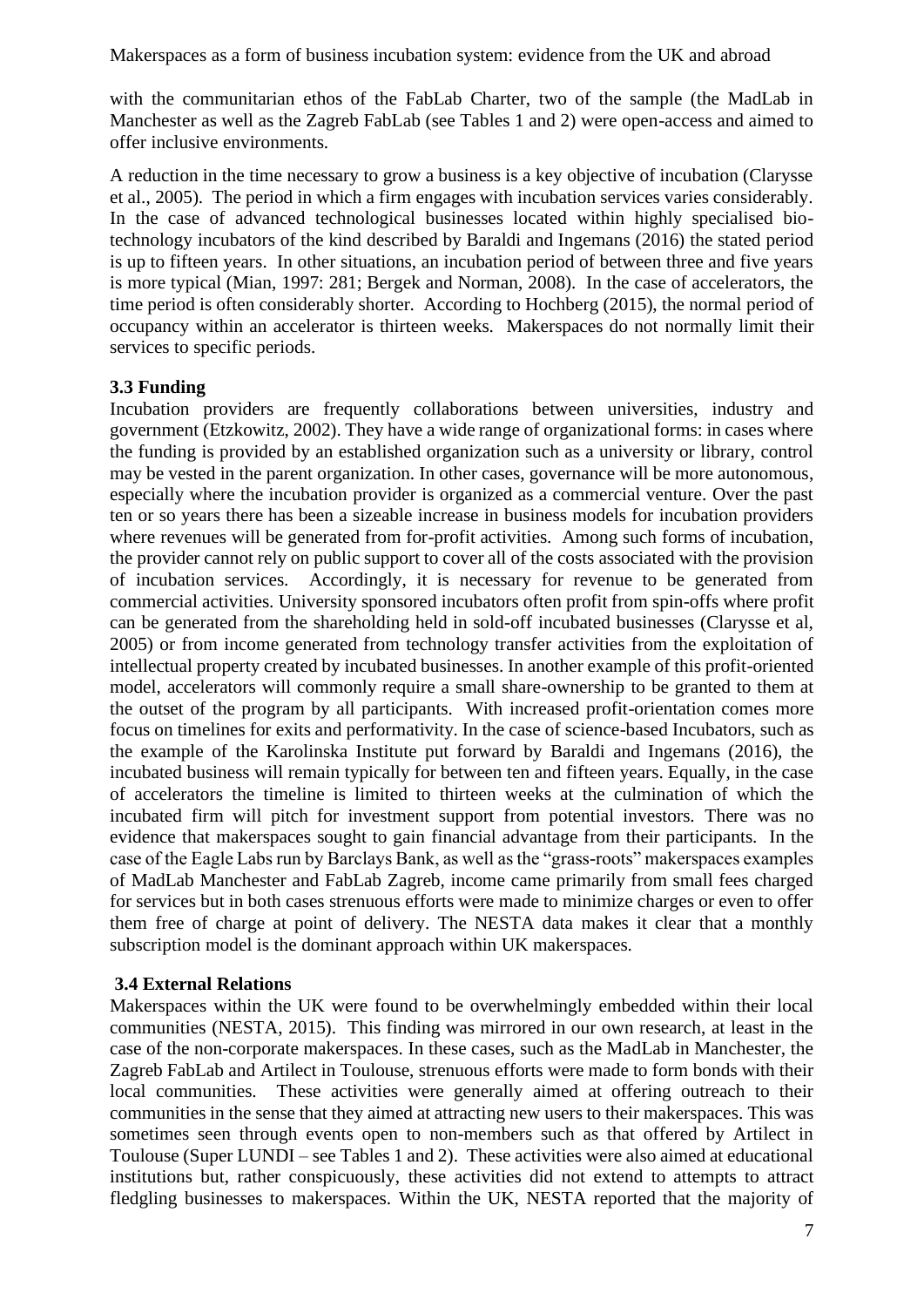makerspaces were community based within specific geographic locations. Makerspaces have been found to have strong linkages to local schools and libraries. Within the user groups of makerspaces there is growing evidence that they constitute a place where considerable social interaction and networking takes place. There was considerable evidence that members within makerspaces shared knowledge openly, frequently and unconditionally. Networking with government at a local and regional level was widespread.

### **3.5 Governance**

Makerspaces within the United Kingdom were found to be overwhelmingly self-organised structures run by volunteers. The dominant form of income was from subscriptions or from fee income from providing use of tools and equipment. Governance within makerspaces is overwhelmingly self-organising: not-for-profit structures are ubiquitous and a communal attitude to the management of the shared space is normal. Within makerspaces based on the MIT FabLab model there is agreement to operate in compliance with a charter which proposes a communitarian, not-for-profit approach.

## **3.6 Design Themes**

The architecture of the makerspaces which we examined varied enormously and demonstrated tremendous diversity based on the design elements utilized. The following section sets out the second type of design parameter, the design themes which illustrates the common themes underpinning four types of makerspaces and which characterize the orchestration of elements set out above (Zott and Amit, 2010). Utilising a cross-case analysis, we set out in Table 3 the design themes which map out differences between the makerspaces in our sample.

## **"The Corporate Prototyper"**

This type of makerspace can be seen in the example of Airbus ProtoSpace. In this case, the makerspace is not open to anyone other than the firm's own employees. It operates within the innovation ecosystem of Airbus. Certain characteristics of this makerspace are noteworthy. First of all, the physical environment of the makerspace is made up of two specific areas: a design space where employees are encouraged to brainstorm on new concepts and to develop ideas on how they can be developed. The second space is devoted to prototyping where the emphasis is on rapid conversion of ideas into workable prototypes. The prototyping labs have extensive equipment. The membership of the makerspaces, although entirely made up of Airbus staff, will also include staff from other factories in order to encourage collaboration between the different sites. The Airbus ProtoSpace also has "Sprint" teams which use the makerspace environment to develop specific projects rapidly in a fixed period of 100 days. Numerous innovations have been created through this process.

### **"The Hybrid Makerspace"**

The Eagle Labs set up Barclays Bank in the UK represent a hybrid form of makerspace. The makerspace is corporate owned and managed but it operates with a focus on offering its services to both internal and external users. It is also unusual in that the different labs focus on different activities. For example, the first lab which was set up in Cambridge focuses on offering mainstream makerspace services but the Notting Hill lab concentrates on innovation in legal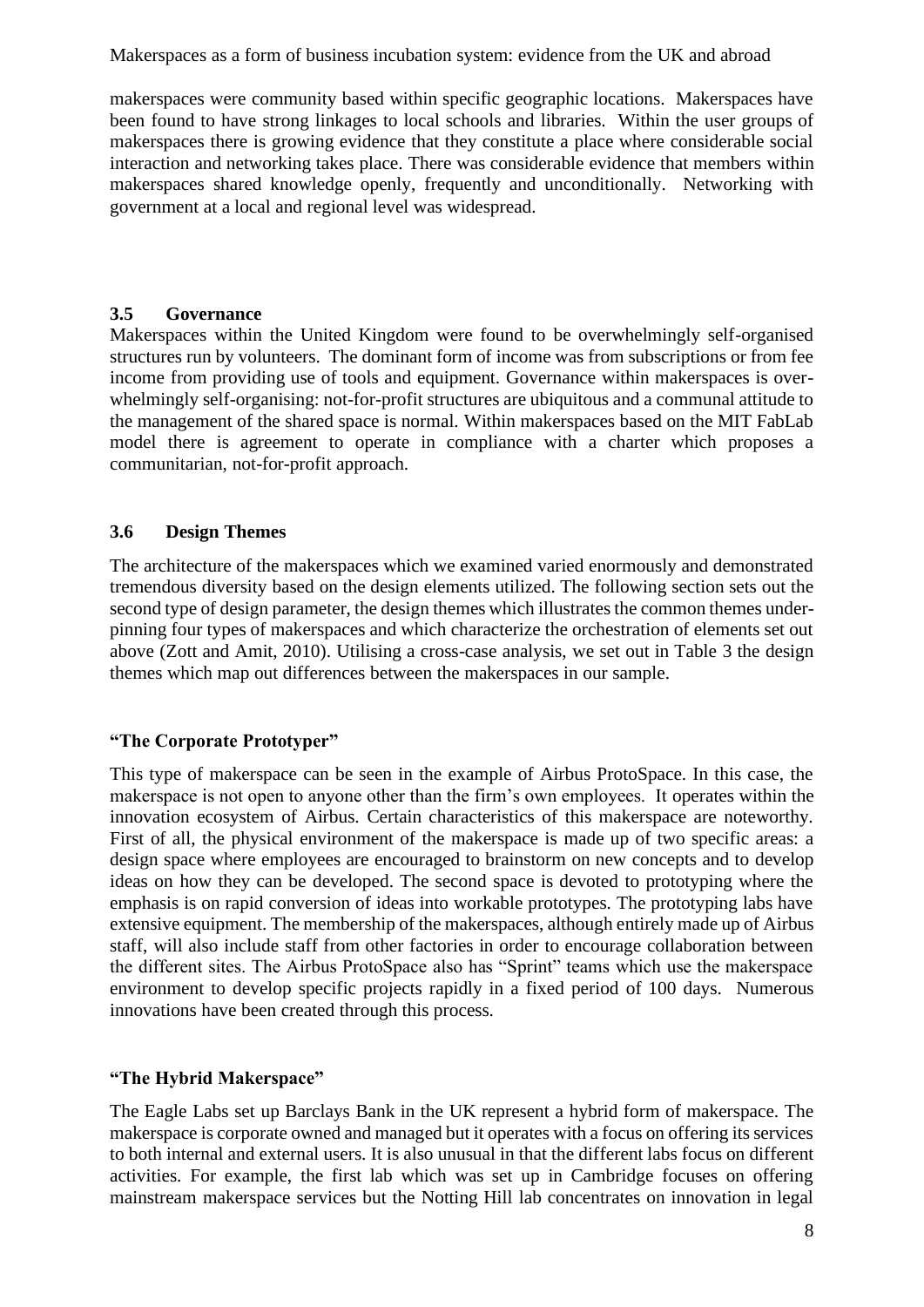services, "LawTech". Internal users within the bank have access to work on their own projects. External users can, in some locations, rent space in shared accommodation. One common characteristic throughout their network is the availability of advisory services to both internal and external users of the Eagle Labs.

### **"The Hi-Tech Makerspace"**

The makerspace which offered open-access to the public and which contained the most advanced technology was the Artilect makerspace in Toulouse. This makerspace, which is the earliest created in France, has strong external relationships with local high-tech businesses operating within this region of France such as Dassault and Toulouse. This makerspace has extensive outreach activities within the local community and holds regular "superlundi" events where interested potential users can attend an evening at the makerspace. The range of equipment available was extensive but also highly focused on specific areas. For example, specific labs were in existence to support endeavours in fields as diverse as building drones, biotechnology, textiles, music and robotics.

### **"The Grass Roots Makerspace"**

These makerspaces are typified by the MadLab of Manchester and FabLab Zagreb. These two makerspaces represent the most traditional forms of makerspaces in the sense that they are embedded strongly within their local communities. They are focused on offering access to traditional tools and, more importantly, to digital fabrication equipment. Additionally, there are strong offerings in the areas of training and support for users. The makerspaces both have strong linkages with local education establishments and voluntary organizations.

### **4. Discussion and implications**

The findings reported in this paper demonstrate the wide range of different forms of makerspaces in operation currently. In the case of corporate makerspaces of the type typified by Airbus ProtoSpace, there appears to be strong integration into sophisticated and welldeveloped innovation ecosystems. This is achieved by strong integration from the ideation stage which occurs within makerspaces and is then taken forward through systems of rapid prototyping. In the more traditional forms of makerspace, as seen in the case of the Manchester MadLab and the FabLab Zagreb, there are not structured incubation systems in existence. The labs offer entrepreneurs spaces for prototyping and for networking but these are largely informal and optional. The labs do not offer many of the services offered by conventional incubators such as shared workspace for the businesses (the Eagle Labs are an exception to this) nor do they offer access to venture capital and general mentoring to the extent found in more established incubators. The communitarian ethos remains the dominant ethos.

## **5. Conclusions**

This paper demonstrates, perhaps for the first time, the range and variety of makerspace entities in operation currently. The implications for business incubation are equally varied. It is clear that many of the more traditional labs do not regard incubation services as a priority: the exceptional cases are those with corporate management and control. The Airbus example, as well as the Eagle Labs of Barclays, demonstrate that it is possible to intregate makerspaces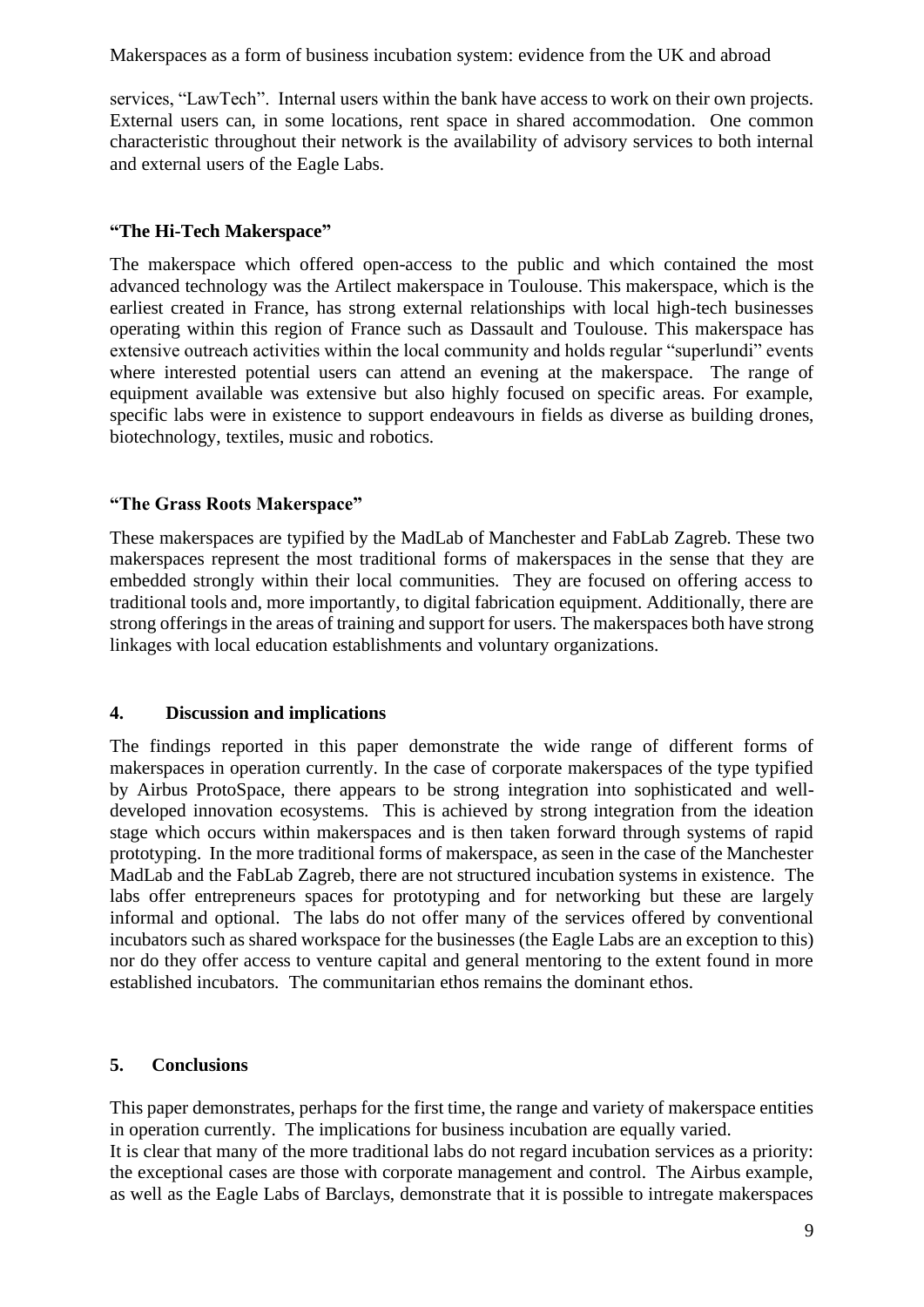with broader innovation ecosystems and with networks of advisers. Currently, among traditional FabLabs, there is a communitarian ethos which seems to de-emphasise business incubation. In discussing incubation with makerspace managers, the authors of this paper found that they all had some experience of participants from their makerspaces who had developed businesses but they were nearly always referred to as being exceptional. The dominant theme of these makerspaces is still to support the hobbyists, the curious-minded and the tinkerers rather than to support the incubation of businesses. The implications for policymakers are clear. Makerspaces currently lack a systematic approach to supporting new business. Users of makerspaces who are offered additional services aimed at nurturing entrepreneurial activities may be more likely to translate their projects into active businesses.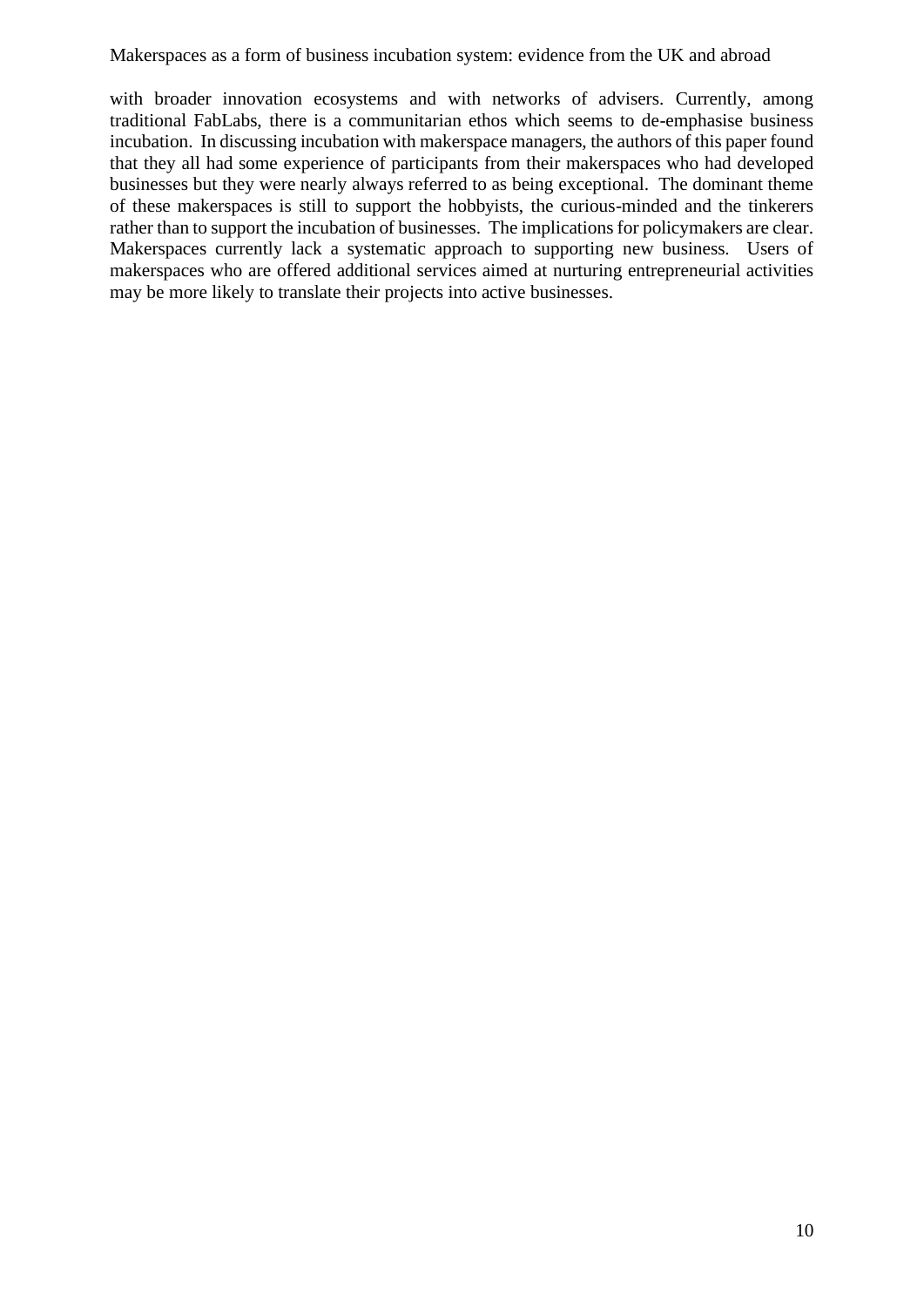#### **References**

- Adkins, D., (2002). A brief history of business incubation in the United States. National Business Incubation Association.
- Ahmad, A.J., Ingle, S., (2011). Relationships matter: case study of a university campus incubator. *International Journal of Entrepreneurial Behavior & Research* 17, 626–644.
- Airbus Creators: Airbus Protospace [WWW Document], n.d. . Airbus. URL <http://www.airbus.com/newsroom/news/en/2016/03/Shooting-for-the-moon.html> (accessed 9.6.18).
- Amit, R., Zott, C., (2001). Value creation in e-business. Strategic management journal 22, 493–520.
- Artilect FabLab de Toulouse [WWW Document], n.d. . Artilect FabLab de Toulouse. URL <https://artilect.fr/> (accessed 9.6.18).
- Artilect FabLab Toulouse [WWW Document], n.d. . Crunchbase. URL <https://www.crunchbase.com/organization/artilect-fablab-toulouse> (accessed 9.6.18).
- Audretsch, D., Thurik, R., Verheul, I., Wennekers, S., (2002). *Understanding entrepreneurship across countries and over time, in: Entrepreneurship: Determinants and Policy in a European-US Comparison.* Springer, pp. 1–10.
- Baraldi, E., Ingemansson Havenvid, M., (2016). Identifying new dimensions of business incubation: A multi-level analysis of Karolinska Institute's incubation system. *Technovation, Technology Business Incubation* 50–51, 53–68.<https://doi.org/10.1016/j.technovation.2015.08.003>
- Barbero, J.L., Casillas, J.C., Ramos, A., Guitar, S., (2012). Revisiting incubation performance: How incubator typology affects results. *Technological Forecasting and Social Change* 79, 888–902.
- Bell, F., Fletcher, G., Greenhill, A., Griffiths, M., McLean, R., (2014) Making MadLab: A creative space for innovation and creating prototypes. *Technological Forecasting and Social Change* 84, 43–53.<https://doi.org/10.1016/j.techfore.2013.09.004>
- Belso-Martinez, J.A., Molina-Morales, F.X., Mas-Verdu, F., (2013). Combining effects of internal resources, entrepreneur characteristics and KIS on new firms. *Journal of Business Research* 66, 2079–2089.
- Bergek, A., Norrman, C., (2008). Incubator best practice: A framework. *Technovation* 28, 20–28. <https://doi.org/10.1016/j.technovation.2007.07.008>
- Bollingtoft, A., Ulhoi, J.P., (2005). The networked business incubator leveraging entrepreneurial agency? *Journal* of B*usiness Venturing*. 20, 265–290. <https://doi.org/10.1016/j.jbusvent.2003.12.005>
- Bruneel, J., Ratinho, T., Clarysse, B., Groen, A., 2012. The Evolution of Business Incubators: Comparing demand and supply of business incubation services across different incubator generations. *Technovation* 32, 110–121.<https://doi.org/10.1016/j.technovation.2011.11.003>
- Chesbrough, H., Rosenbloom, R.S., (2002). The role of the business model in capturing value from innovation: evidence from Xerox Corporation's technology spin-off companies. *Industrial and corporate change* 11, 529–555.
- Clarysse, B., Wright, M., Lockett, A., Van de Velde, E., Vohora, A., (2005). Spinning out new ventures: a typology of incubation strategies from European research institutions. *Journal of Business venturing* 20, 183–216.
- Cohen, S., Hochberg, Y.V., (2014). Accelerating startups: The seed accelerator phenomenon. Available at SSRN 2418000.
- Crittenden, V.L., Woodside, A.G., (2006). Mapping strategic decision-making in cross-functional contexts. *Journal of Business Research* 59, 360–364.
- de Boer, J., (2015). The business case of FryskLab, Europe's first mobile library FabLab. *Library hi tech* 33, 505–518.
- Dubosson-Torbay, M., Osterwalder, A., Pigneur, Y., (2002). E-business model design, classification, and measurements. *Thunderbird International Business Review* 44, 5–23.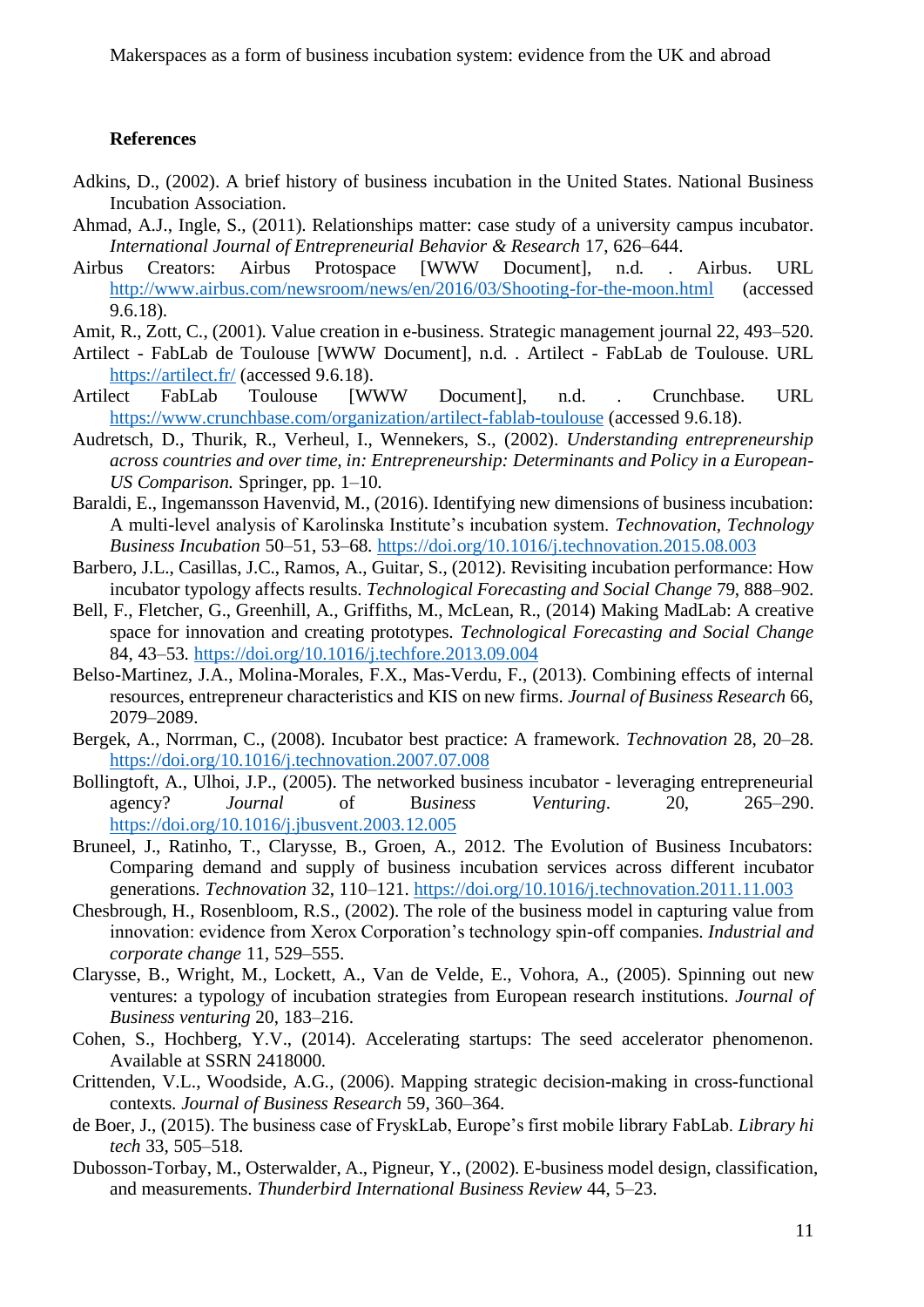- Eagle Lab Cambridge Maker Space [WWW Document], n.d. . Barclays Eagle Labs. URL <https://labs.uk.barclays/locations/cambridge-cherry-hinton> (accessed 9.6.18).
- Eisenhardt, K.M., (1989). Building theories from case study research. *Academy of management review* 14, 532–550.
- Etzkowitz, H., (2002). Incubation of incubators: innovation as a triple helix of university-industrygovernment networks. Science and Public Policy 29, 115–128.
- FabLab.hr [WWW Document], n.d. . FabLab.hr. URL<http://fablab.hr/> (accessed 9.6.18).
- Gershenfeld, N., (2012). How to make almost anything: The digital fabrication revolution. *Foreign Aff*. 91, 43.
- Gershenfeld, N., (2005). Fab. *The Coming Revolution on Your Desktop. From Personal Computers to Personal Fabrication* Basic Books.
- Grimaldi, R., Grandi, A., (2005). Business incubators and new venture creation: an assessment of incubating models. *Technovation* 25, 111–121.
- Hackett, S.M., Dilts, D.M., (2004). A systematic review of business incubation research. The *Journal of Technology Transfer* 29, 55–82.
- Hansen, M.T., Chesbrough, H.W., Nohria, N., Sull, D.N., (2000). Networked incubators. *Harvard business review* 78, 74–84.
- Hargadon, A., Sutton, R.I., (2000). Building an innovation factory. *Harv Bus Rev* 78, 157–66, 217.
- Hochberg, Y.V., (2015). Accelerating Entrepreneurs and Ecosystems: The Seed Accelerator Model, in: *Innovation Policy and the Economy*, Volume 16. University of Chicago Press.
- Honjo, Y., (2000). Business failure of new firms: an empirical analysis using a multiplicative hazards model. *International Journal of Industrial Organization* 18, 557–574.
- Joshi, M., Apoorva, S., Shukla, B., (2015). Can Business Incubators Impact the Start-Up Success? India Perspective! IST Journal of Business and Economics 7. <https://doi.org/10.2139/ssrn.2511944>
- Kjällander, S., Åkerfeldt, A., Mannila, L., Parnes, P., (2018). Makerspaces across Settings: Didactic Design for Programming in Formal and Informal Teacher Education in the Nordic Countries. *Journal of Digital Learning in Teacher Education* 34, 18–30. <https://doi.org/10.1080/21532974.2017.1387831>
- Kohtala, C., (2017). Making "Making" Critical: How Sustainability is Constituted in Fab Lab Ideology. *The Design Journal* 20, 375–394.
- MadLab [WWW Document], n.d. URL<https://madlab.org.uk/about-us/> (accessed 9.6.18).
- Manchester has a MadLab: but what is it? [WWW Document], n.d. . Confidentials. URL <https://confidentials.com/manchester/manchester-has-a-madlab-but-what-is-it> (accessed 9.6.18).
- Markman, G.D., Phan, P.H., Balkin, D.B., Gianiodis, P.T., (2005). Entrepreneurship and universitybased technology transfer. *Journal of business venturing* 20, 241–263.
- Mian, S., Lamine, W., Fayolle, A., (2016). Technology Business Incubation: An overview of the state of knowledge. *Technovation* 50, 1–12.
- Mian, S.A., (1997). Technology Business Incubation: Learning from the US Experience [in:] Technology Incubators: Nurturing Small Firms. OECD, Paris.
- Mrkajic, B., (2017). Business incubation models and institutionally void environments. *Technovation* 68, 44–55.<https://doi.org/10.1016/j.technovation.2017.09.001>
- Nowak, M.J., Grantham, C.E., (2000). The virtual incubator: managing human capital in the software industry. *Research Policy* 29, 125–134.
- Pauwels, C., Clarysse, B., Wright, M., Van Hove, J., (2016). Understanding a new generation incubation model: The accelerator. *Technovation* 50–51, 13–24. <https://doi.org/10.1016/j.technovation.2015.09.003>
- Picken, J.C., (2017). From startup to scalable enterprise: Laying the foundation. *Business Horizons* 60, 587–595.<https://doi.org/10.1016/j.bushor.2017.05.002>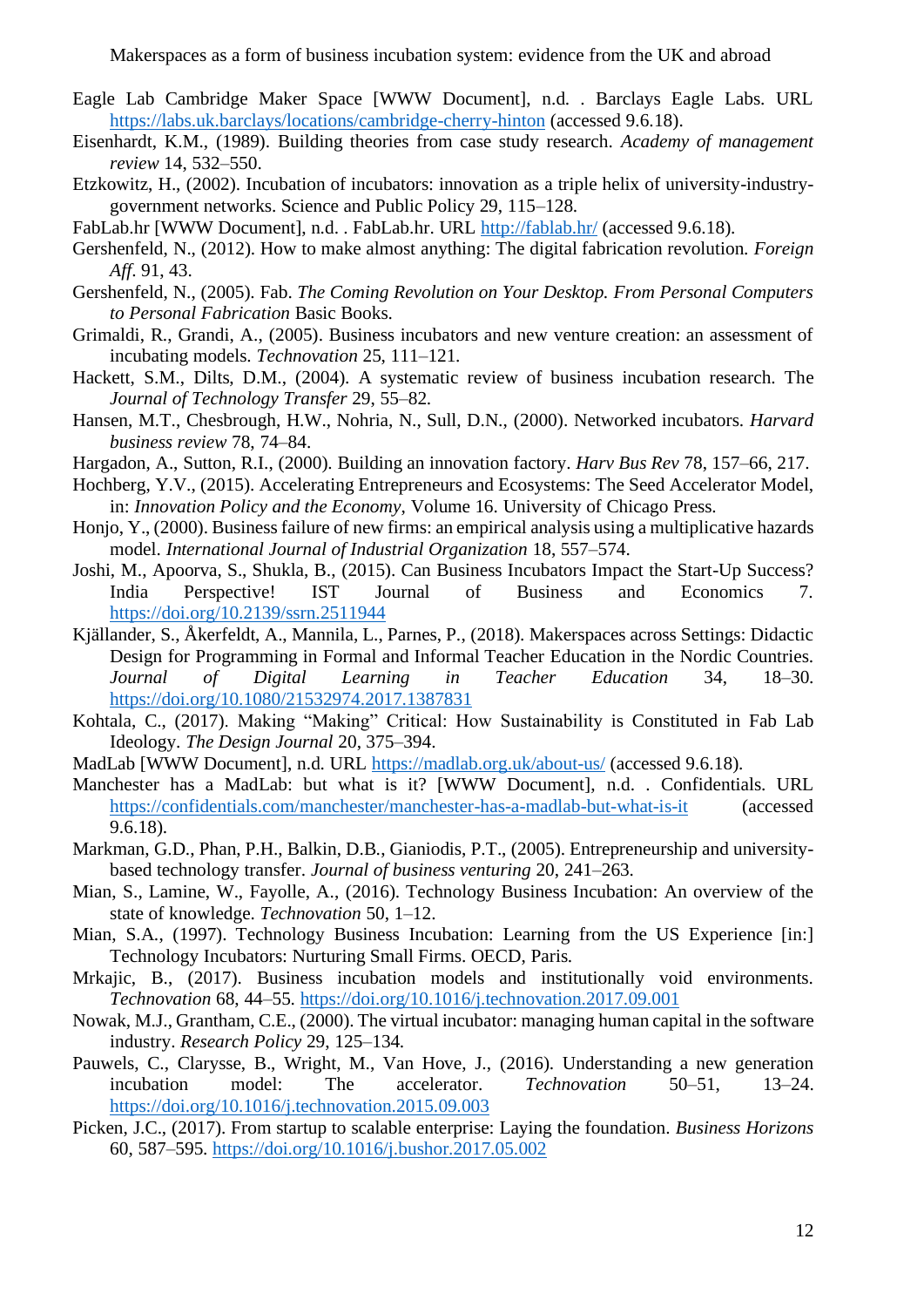Pickering, C., Byrne, J., (2014). The benefits of publishing systematic quantitative literature reviews for PhD candidates and other early-career researchers. Higher Education Research & Development 33, 534–548.<https://doi.org/10.1080/07294360.2013.841651>

Protospace-backgrounder-E.pdf, n.d.

- Schwartz, M., Hornych, C., (2010). Cooperation patterns of incubator firms and the impact of incubator specialization: Empirical evidence from Germany. *Technovation* 30, 485–495.
- Sleigh, A., Stewart, H., Stokes, K., (2015). Open dataset of UK makerspaces: a user's guide. Nesta, London.
- Smith, D.J., Zhang, M., (2012). Introduction: The Evolution of the Incubator Concept*. The International Journal of Entrepreneurship and Innovation* 13, 227–234. <https://doi.org/10.5367/ijei.2012.0096>
- Tranfield, D., Denyer, D., Smart, P., (2003). Towards a methodology for developing evidenceinformed management knowledge by means of systematic review. *British journal of management* 14, 207–222.
- Troxler, P., (2014). *Making the third industrial revolution. FabLab: Of Machines, Makers and Inventors* 181.
- Troxler, P., Wolf, P., (2017). Digital maker-entrepreneurs in open design: What activities make up their business model? *Business Horizons* 60, 807–817.
- Vanderstraeten, J., Matthyssens, P., (2012). Service-based differentiation strategies for business incubators: Exploring external and internal alignment. *Technovation* 32, 656–670.
- Vohora, A., Wright, M., Lockett, A., (2004). Critical junctures in the development of university high-tech spinout companies. *Research policy* 33, 147–175.
- Welcome [WWW Document], n.d. . MadFabLab. URL<http://fab.madlab.org.uk/> (accessed 9.6.18).
- Zott, C., Amit, R., (2010). Business model design: an activity system perspective. *Long range planning* 43, 216–226.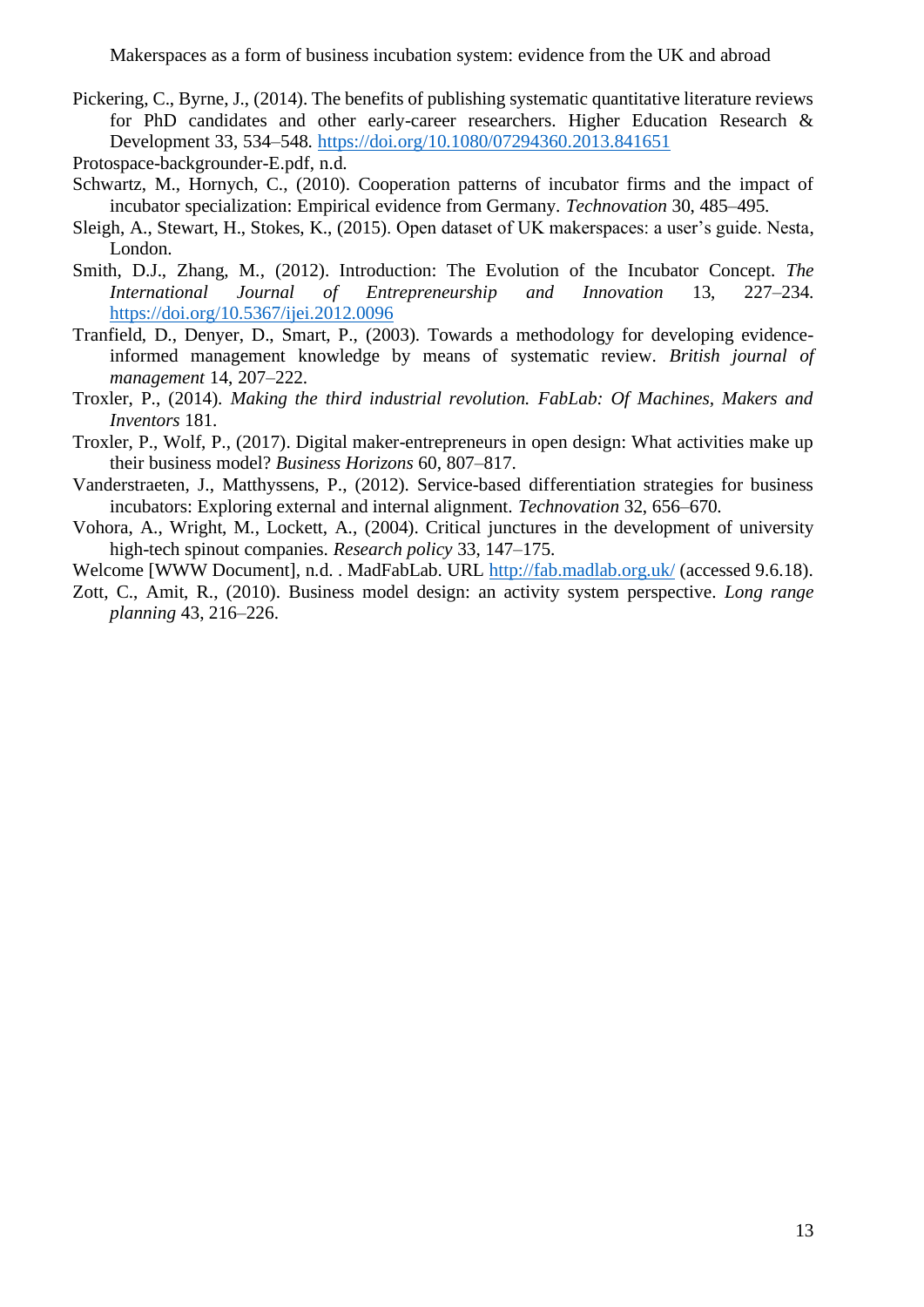## Table 1 Case Descriptive

|              | Name                    | Acronym    | Location                                                                             | Founding<br>Date | Membership                                                 | Equipment                                                                     | <b>Incubation Support</b>                                                                                          |
|--------------|-------------------------|------------|--------------------------------------------------------------------------------------|------------------|------------------------------------------------------------|-------------------------------------------------------------------------------|--------------------------------------------------------------------------------------------------------------------|
| 1,           | Articlect               | <b>ART</b> | Toulouse                                                                             | 2009             | Open                                                       | <b>Digital Fabrication</b><br>BioLabs,<br>DroneLab<br>LabTextile,<br>LabArchi | Links with Local<br>Government and<br>prominent local<br>businesses such as<br><b>Airbus and Dassault</b>          |
| $\mathbf{2}$ | MadLab                  | <b>MLM</b> | Manchester                                                                           | 2009             | Open                                                       |                                                                               |                                                                                                                    |
|              |                         |            |                                                                                      |                  |                                                            |                                                                               |                                                                                                                    |
| 3.           | Airbus<br>Protospace    | ABP        | Toulouse, Hamburg,<br>Ottobrun,<br>Bremen,<br>St. NAzaire, Filton, Nantes,<br>Getafe | 2014             | Closed<br>Access                                           | Prototype<br>Lab                                                              | Internal linkages with<br>Airbus innovation<br>ecosystem                                                           |
| 4.           | Eagle Lab<br>(Barclays) | <b>ELB</b> | Cambridge<br>and 18<br>other UK<br>locations                                         | 2014             | Hybrid:<br>Open<br>membership<br>and Internal<br>corporate | Site dependent-<br>focus varies<br>between locations                          | Full access to<br>Barclays range of<br>internal innovation<br>systems as well as<br>external incubation<br>support |
| 5.           | FabLab<br>Zagreb        | <b>FLZ</b> | Zagreb,<br>CR.                                                                       | 2013             | Open                                                       | <b>Digital Fabrication</b><br>and IT Tech<br>support                          | Informal linkages                                                                                                  |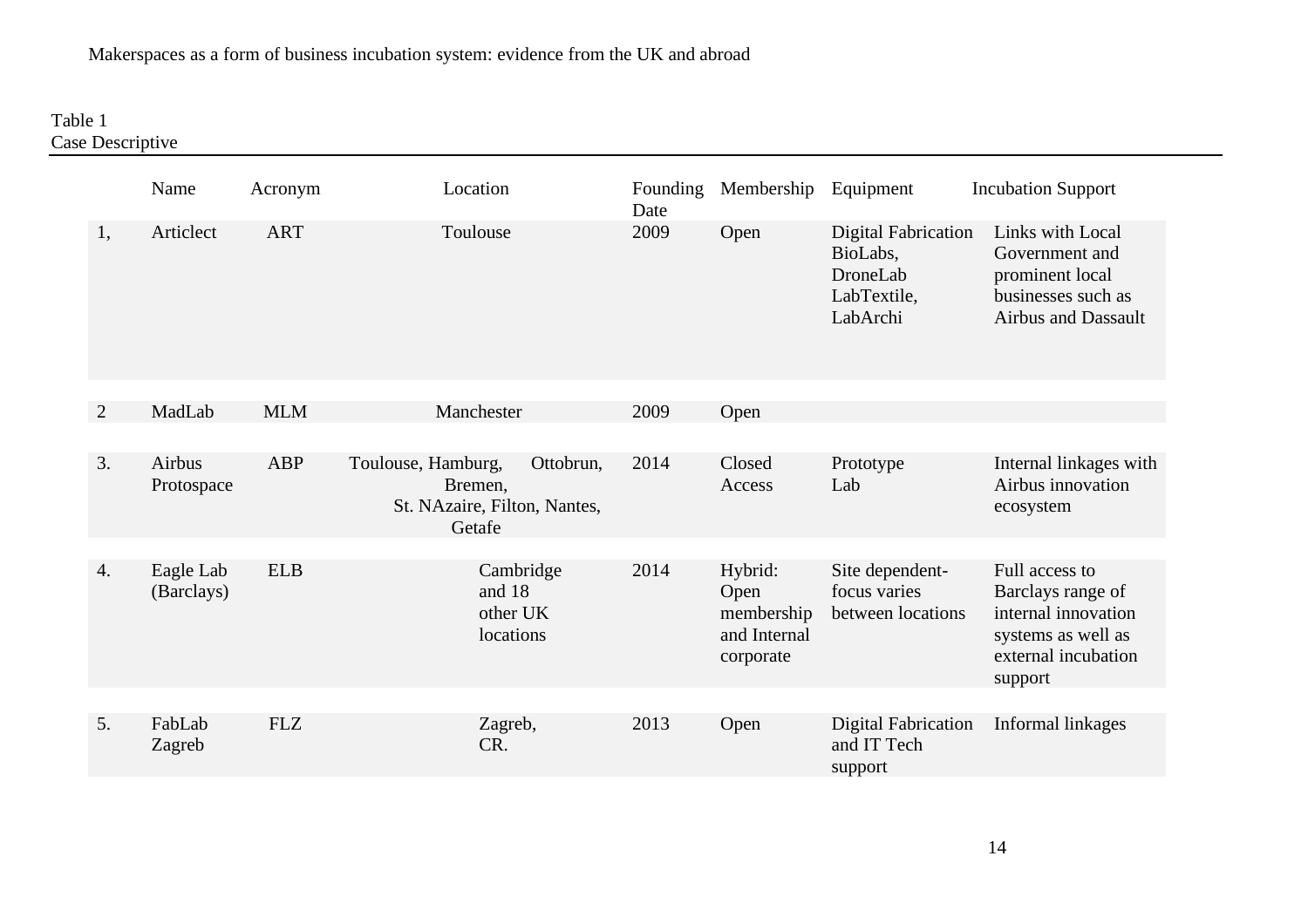# Table 2 Design elements based on Data collected

|    | Design<br>elements  | Constructs                                                                                                                                                                                               | Representative<br>Data                                                                                                                                                                                                                                                                                                                                                                                                                                                                                                                                                                                                                                                                                                                                                                                                                                                                                                                                                                                                                                                                                                                                                                                                                                                                                                                                                                                                                                                        |
|----|---------------------|----------------------------------------------------------------------------------------------------------------------------------------------------------------------------------------------------------|-------------------------------------------------------------------------------------------------------------------------------------------------------------------------------------------------------------------------------------------------------------------------------------------------------------------------------------------------------------------------------------------------------------------------------------------------------------------------------------------------------------------------------------------------------------------------------------------------------------------------------------------------------------------------------------------------------------------------------------------------------------------------------------------------------------------------------------------------------------------------------------------------------------------------------------------------------------------------------------------------------------------------------------------------------------------------------------------------------------------------------------------------------------------------------------------------------------------------------------------------------------------------------------------------------------------------------------------------------------------------------------------------------------------------------------------------------------------------------|
| 1, | Offering<br>Package | Basic woodworking<br>tools<br><b>Digital Fabrication</b><br>tools<br>Biolab equipment<br>Prototyping<br>Venture Capital<br>Shared workspaces<br>Mentoring<br>Software<br>Development<br>Training courses | "shared tools and space" (MLM)<br>"We also offer bespoke services which include laser cutting, 3D printing, and vinyl cutting". (MLM)<br>Courses on laser cutting, vinyl cutting, 3D printing, website building, grant writing and coding. (MLM)<br>"The Fab Lab is organized by different Labs that mix according to projects and desires: BioLab,<br>DroneLab, FabTronic, LabTextile, MusiqueLab, LabRobot" (ART)<br>"3D Printer - Arduino - CNC - Trotec - Epilog - Laser Cutting" (ART)<br>"Access to a fully equipped Maker Space, fabrication tools and onsite Technical Support, used for rapid<br>prototyping, projects and workshops. The Lab also has a function area and boardroom available to hire<br>for events and meetings." (ELB)<br>Ask the Expert sessions on Digital Marketing, Cyber Security and Business Operations (ELB)<br>"Cambridge Maker Space<br>From accelerating UK business to enabling collaborative innovation and digital empowerment for all,<br>our Labs are a space to create, innovate and grow." (ELB)<br>"Rapid Prototyping<br>We're proud of our maker heritage and how we've helped businesses develop using the very latest<br>technology combined with our outstanding talent" (ELB).<br>"Collaborative spaces and prototyping labs organised in global networks Design places, in which<br>employees can brainstorm on future concepts and develop them. The rooms are designed to foster<br>creativity and cooperation." (ABP) |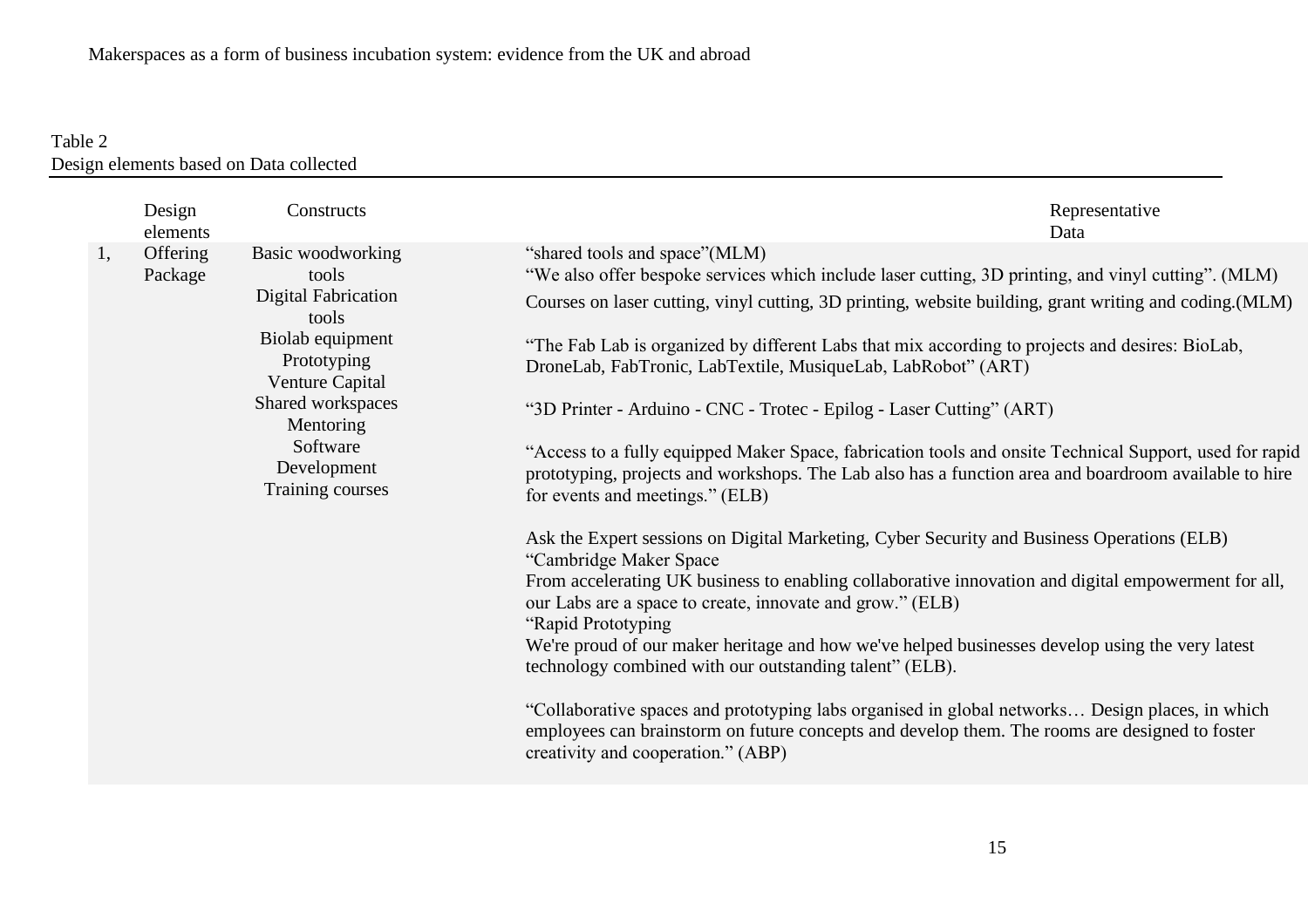| 2  | Access                | Entry criteria: open<br>access<br>Entry criteria: limited<br>to<br>corporate employees<br>Hybrid entry system<br>Exit criteria set out                                                   | "MadFabLab is an open-access workshop for Manchester's hackers, makers, and tinkerers" (MLM)<br>"Our aim was to make a diverse and welcoming space for all." (MLM)<br>"The main feature of a FabLab is its "openness". It is intended for entrepreneurs, designers, artists, do<br>it-yourselfers, students or hackers of all kinds, who want to move more quickly from the idea to the<br>realization." (ART)<br>"SuperLUNDI, how does it work:<br>Visit for new members and curious people: One evening, every first Monday of the month to present<br>the FabLab and current projects.(ART)<br>"Eagle Labs plays a pivotal role by fostering innovation and facilitating inclusive, shared growth for<br>all across its communities." (ELB)<br>"Help Barclays colleagues become the most digitally savvy workforce in the UK" (ELB) |
|----|-----------------------|------------------------------------------------------------------------------------------------------------------------------------------------------------------------------------------|----------------------------------------------------------------------------------------------------------------------------------------------------------------------------------------------------------------------------------------------------------------------------------------------------------------------------------------------------------------------------------------------------------------------------------------------------------------------------------------------------------------------------------------------------------------------------------------------------------------------------------------------------------------------------------------------------------------------------------------------------------------------------------------------------------------------------------------|
|    |                       |                                                                                                                                                                                          |                                                                                                                                                                                                                                                                                                                                                                                                                                                                                                                                                                                                                                                                                                                                                                                                                                        |
| 3. | Funding               | <b>Corporate Funded</b><br>Subscription funded model<br>Hybrid corporate/subscription<br>model                                                                                           | "MadLab offers free space to community groups, as well as organisational support (setting up meeting)<br>rooms, free use of technical equipment, promotion). Those able to donate are encouraged to do so i<br>order to make the space available to other groups who are not (our "grassroots guarantee")" (MLM)<br>"As a not-for-profit, we heavily rely on the kindness of the people we interact with. We great<br>appreciate donations" (MLM)<br>"Cutting and Laser Engraving<br>Full price: $0.58 \in$ for 1 minute". (ART)<br>Internal linkages with Airbus innovation ecosystem (ABP)                                                                                                                                                                                                                                           |
|    |                       |                                                                                                                                                                                          |                                                                                                                                                                                                                                                                                                                                                                                                                                                                                                                                                                                                                                                                                                                                                                                                                                        |
| 4. | External<br>Relations | Linked with external VC<br>Linked with business advisors<br>Linked with local authorities/central<br>government<br>Linked with educational institutions<br>Community outreach activities | Support from local authority, local voluntary groups (MLM)<br>"Informing the public about the development and application of digital fabrication in the economy<br>development of international cooperation programs and inclusion in the work of various age and soci<br>groups, from young people, unemployed to persons with reduced mobility, all with the aim of the<br>additional education for self-employment or employment" (FLZ)                                                                                                                                                                                                                                                                                                                                                                                             |
|    |                       |                                                                                                                                                                                          |                                                                                                                                                                                                                                                                                                                                                                                                                                                                                                                                                                                                                                                                                                                                                                                                                                        |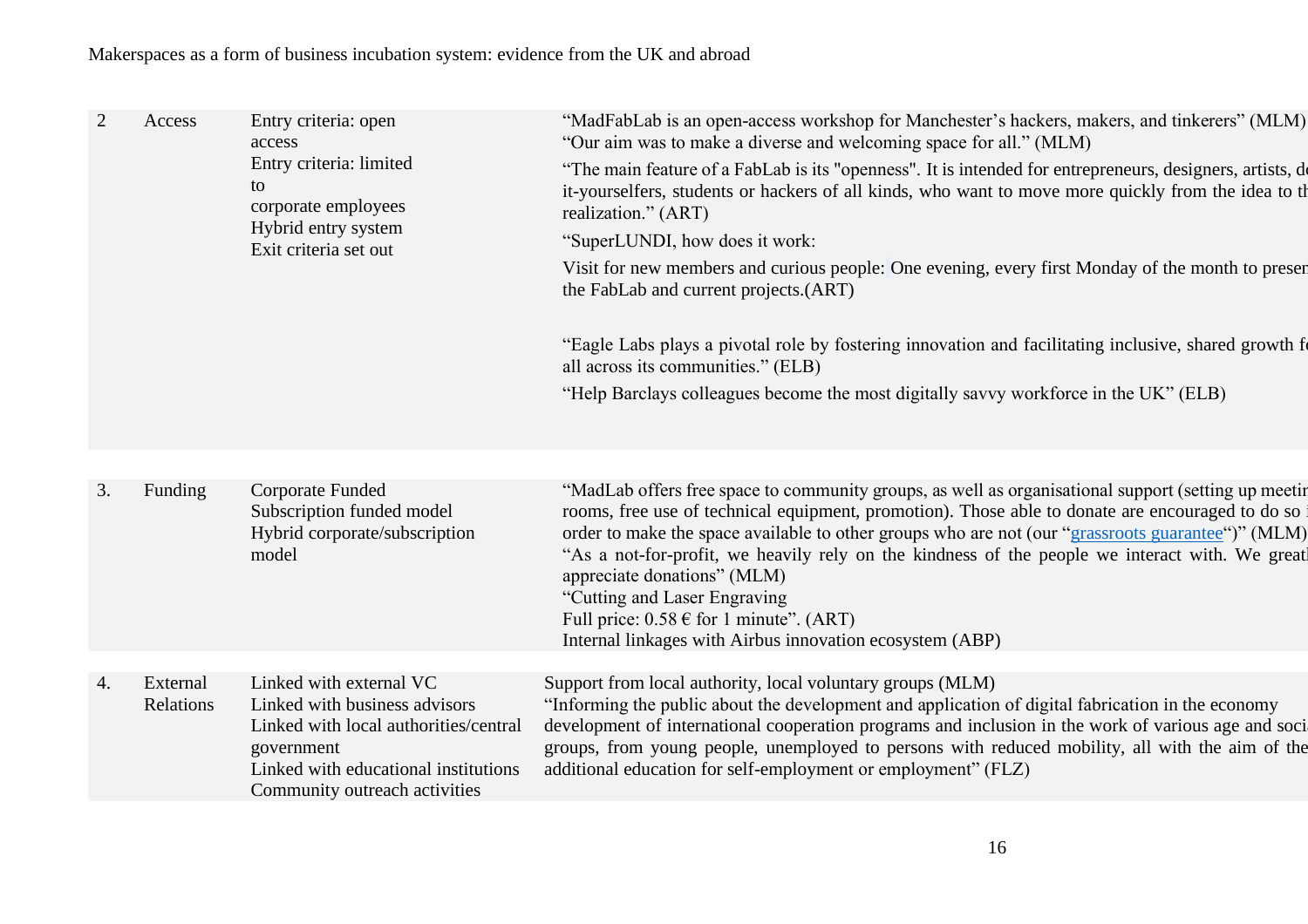|                  |                                                | "We've teamed up with MyMiniFactory to bring you some 3D inspiration and the opportunity to find<br>and connect with designers and makers across the UK." (ELB)<br>"ProtoSpace also aims to connect employees with renowned entrepreneurs and innovators from across<br>the world through regular conferences on outstanding projects and breakthrough topics, to stimulate<br>new thinking and new ideas, as well as to capture additional potential for Airbus." (ABP) |
|------------------|------------------------------------------------|--------------------------------------------------------------------------------------------------------------------------------------------------------------------------------------------------------------------------------------------------------------------------------------------------------------------------------------------------------------------------------------------------------------------------------------------------------------------------|
| 5.<br>Governance | Corporate owned and operated<br>Self-governing | "MadLab is run by a board of Directors" (MLM).<br>"FabLab association, the association for the promotion of digital fabrication, was<br>registered as a non-profit, non-governmental civil association, on March 1st, 2013 in<br>Zagreb", $(FLZ)$ .<br>"The FabLab association and is part of the international association FabLab<br>organization, based on the idea of MIT" (FLZ).<br>Owned and operated by corporate entity (ELB) and (ABP).                          |

Table 3

Design Themes with supporting data

Corporate Prototyper

Hybrid Makerspace Hi-Tech Makerspace Grass Roots Makerspace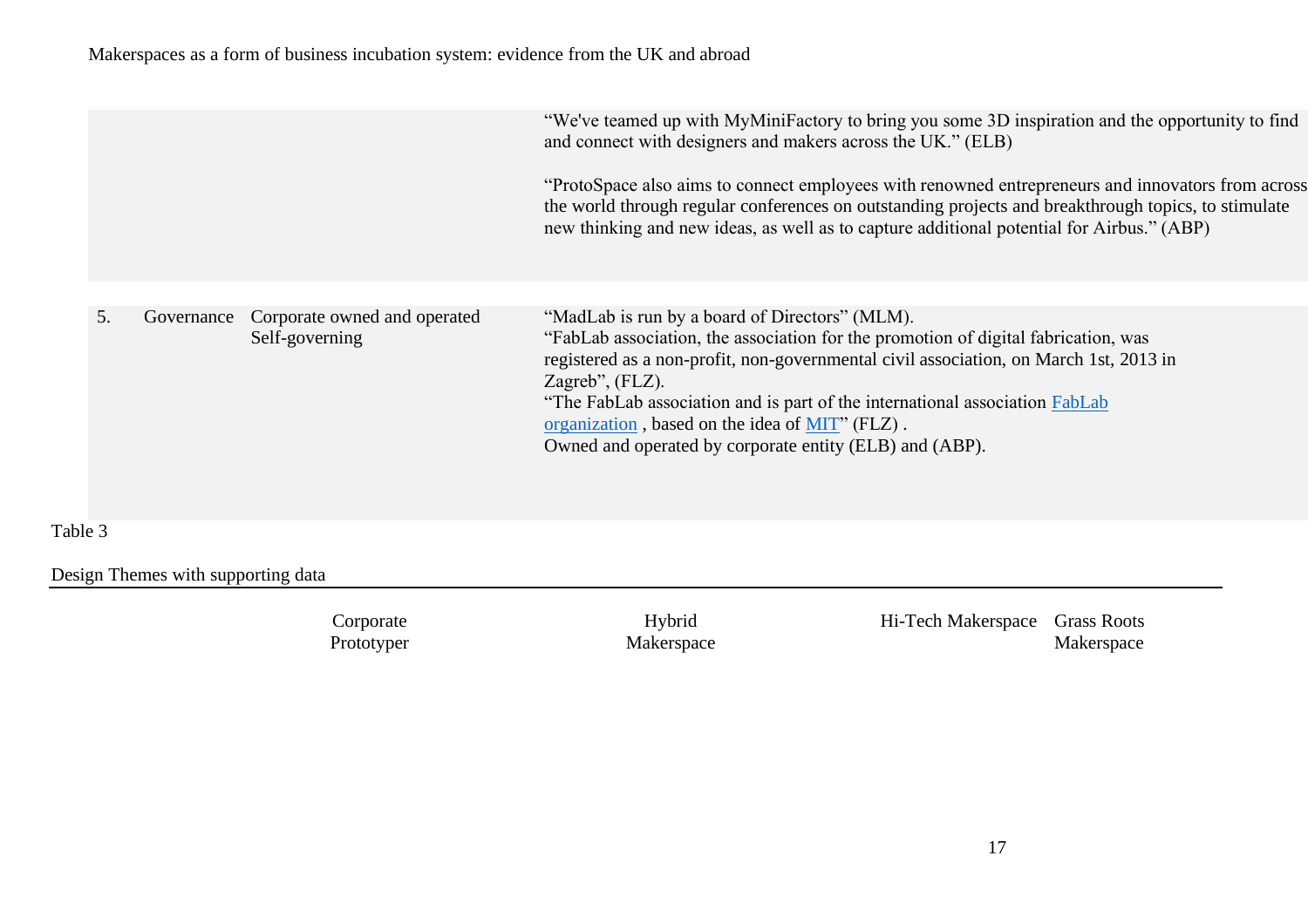| Design<br>Theme       | "Having observed the<br>rise of rapid prototyping<br>in companies and start-<br>ups outside the aviation<br>industry, Airbus<br>nurtures such practices<br>within the company and<br>takes inspiration from<br>MIT's "fab labs" (ABP) | "collaborative innovation and digital<br>empowerment for all, our Labs are a space to<br>create, innovate and grow." (ELB) | "The Fab Lab is"<br>organized by<br>different Labs that<br>mix according to<br>projects and desires:<br>BioLab, DroneLab,<br>FabTronic,<br>LabTextile,<br>MusiqueLab,<br>LabRobot" (ART) | "Our aim was to<br>make a diverse and<br>welcoming space for<br>all." $(MLM)$                                                              |
|-----------------------|---------------------------------------------------------------------------------------------------------------------------------------------------------------------------------------------------------------------------------------|----------------------------------------------------------------------------------------------------------------------------|------------------------------------------------------------------------------------------------------------------------------------------------------------------------------------------|--------------------------------------------------------------------------------------------------------------------------------------------|
|                       |                                                                                                                                                                                                                                       |                                                                                                                            |                                                                                                                                                                                          |                                                                                                                                            |
| Access                | Restricted to corporate<br>members and fully<br>integrated in the<br>innovation ecosystem of<br>Airbus                                                                                                                                | Open to Barclays staff and local communities                                                                               | Open-access                                                                                                                                                                              | Open-access                                                                                                                                |
|                       |                                                                                                                                                                                                                                       |                                                                                                                            |                                                                                                                                                                                          |                                                                                                                                            |
| Funding               | Corporate funded                                                                                                                                                                                                                      | Corporate funded by also<br>pay as you go model for some services                                                          | Some governmental<br>and corporate<br>support but also<br>pay as you go model<br>for some services                                                                                       | Some governmental<br>and corporate<br>support, income<br>from space rental<br>but dominant ethos<br>of free delivery as<br>far as possible |
|                       |                                                                                                                                                                                                                                       |                                                                                                                            |                                                                                                                                                                                          |                                                                                                                                            |
| Incubation<br>Support | Not specifically<br>included                                                                                                                                                                                                          | Access to full<br>range of<br>incubation<br>services                                                                       | No specific offering<br>but informal<br>networks                                                                                                                                         | No specific offering<br>but informal<br>networks                                                                                           |